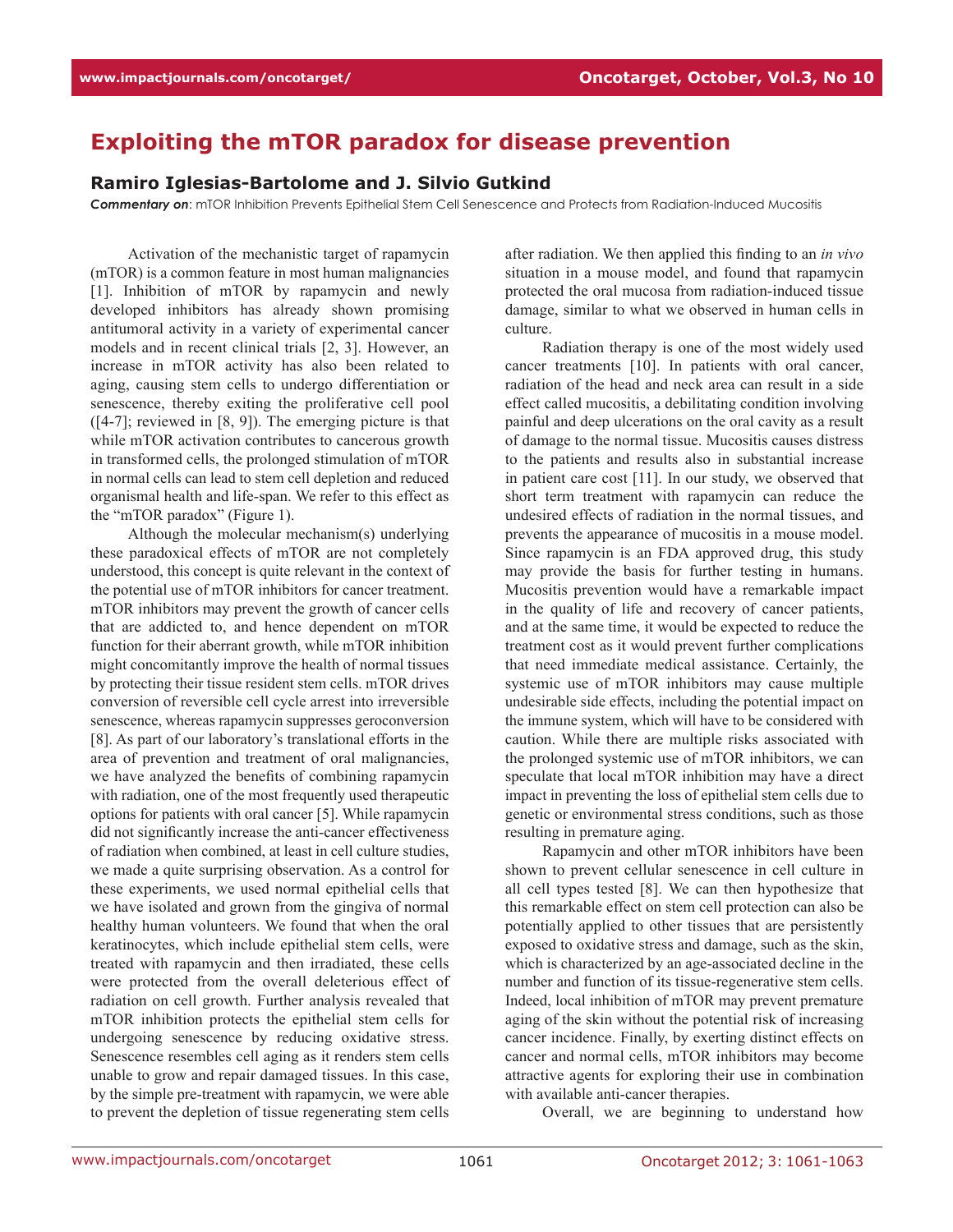

Figure1: The mTOR paradox. mTOR activation contributes to the transformation and growth of cancer cells but the prolonged stimulation of mTOR can also lead to stem cell depletion through the activation of senescence programs. The use of mTOR inhibitors or therapeutic agents resulting in inactivation of mTOR might protect adult stem cells from initiating premature cell senescence programs while concomitantly preventing tumor cell growth.

molecular circuitries are differentially wired in normal and cancer cells, and how we can perturb distinct signaling pathways to prevent tumor growth without disrupting the function of normal tissues and cells. We expect that additional molecules that play a similar paradoxical distinct role in cancer and normal cells will soon be identified, expanding the tool box of druggable targets for cancer prevention and treatment. These efforts may shed some interesting surprises, as we may be able to find feasible approaches to protect the stem cells residing in each adult tissue from the detrimental impact of environmental assaults that lead to their loss of tissue regenerative capacity and accelerated aging. Ultimately, by protecting adult stem cells from initiating premature cell senescence programs with pharmacological agents that simultaneously prevent tumor cell growth, we may be in the future in a position to delay aging without the potential increase in cancer risk.

## **ACKNOWLEDGMENTS**

This work was supported by the Intramural Research Program of the National Institutes of Health, National Institute of Dental and Craniofacial Research.

Ramiro Iglesias-Bartolome: Oral and Pharyngeal Cancer Branch, National Institute of Dental and Craniofacial Research, National Institutes of Health, Bethesda, MD, USA

J. Silvio Gutkind: Oral and Pharyngeal Cancer Branch, National Institute of Dental and Craniofacial Research, National Institutes of Health, Bethesda, MD, USA

*Correspondence: J. Silvio Gutkind, email sg39v@nih.gov Received: October 05, 2012; Published: October 17, 2012;*

## **References**

- 1. Laplante M and Sabatini David M. Cell. 2012; 149:274- 293.
- 2. Czerninski R, Amornphimoltham P, Patel V, Molinolo AA and Gutkind JS. Cancer Prev Res (Phila). 2009; 2: 27-36.
- 3. Wander SA, Hennessy BT and Slingerland JM. J Clin Invest. 2011; 121(4): 1231-1241.
- 4. Castilho RM, Squarize CH, Chodosh LA, Williams BO and Gutkind JS. Cell Stem Cell. 2009; 5:279-289.
- 5. Iglesias-Bartolome R, Patel V, Cotrim A et al. Cell Stem Cell. 2012; 11: 401-414.